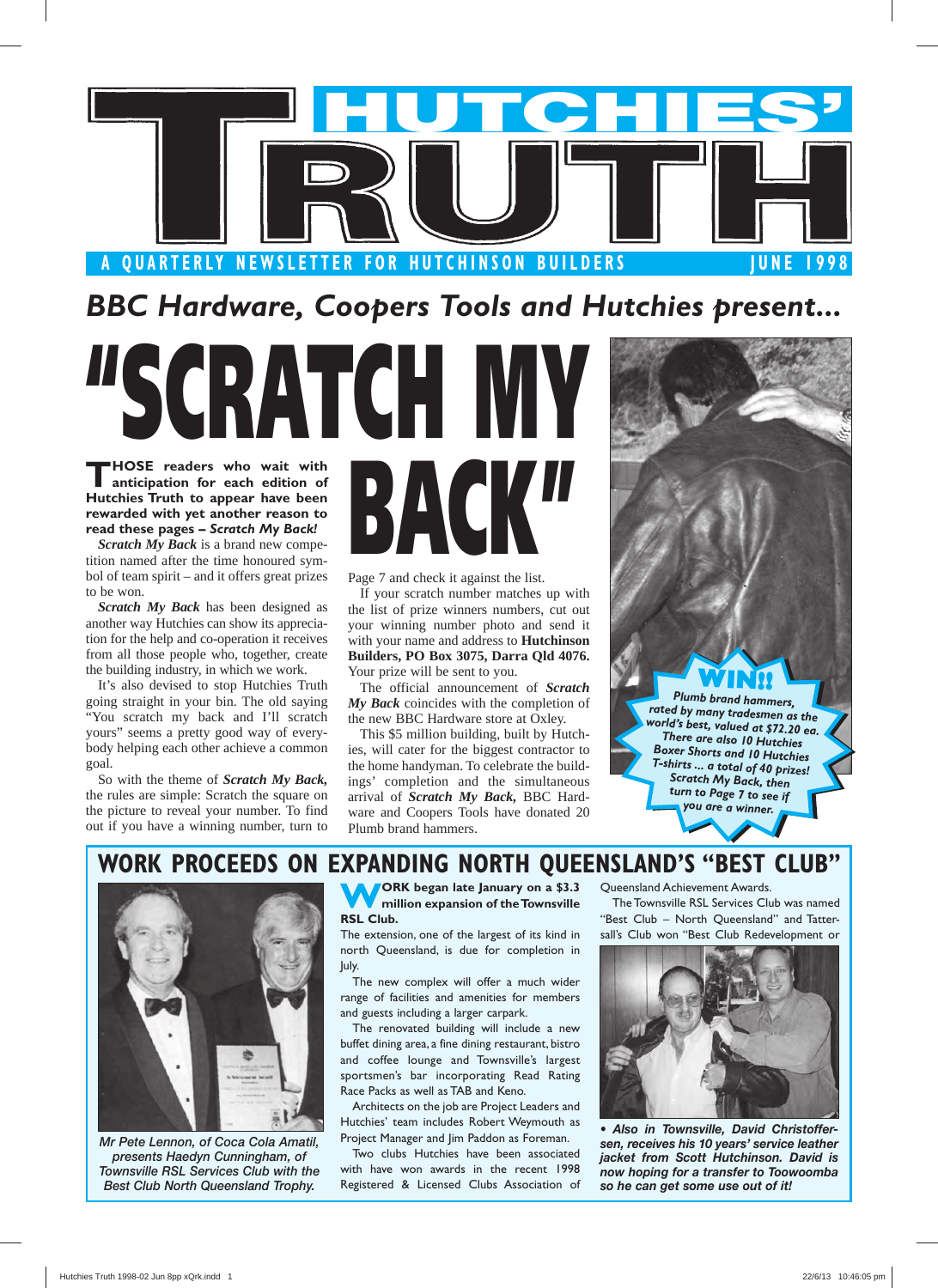

Len White (centre) and members of the Youth Enterprise Trust discuss future *plans for the Tamborine Village property.*

## **HELP NEEDED TO BUILD A HOME FOR STREET KIDS**

HUTCHIES has decided to give full support to the Youth Enterprise Trust, which is a small dedicated group which help young adults who have lost their way, especially homeless street kids.

The Youth Enterprise Trust, headed by Lloyd Hancock and Ross Neilson, is selffunded and receives no government funding.

Its headquarters are on a large property at Tamborine Village called "Woodstock" which boasts a dilapidated shed.

Our aim is to return this shed to its original glory, make some office space out of an

newly completed Waltzing Matilda Centre, which was officially opened on Easter Saturday by the Premier, Rob Borbidge.

Sharing the limelight were Deputy Prime

As managing director of Bill Browne Properties Pty Ltd, I would like to formally record my thanks to your foreman Peter Singleton for his unstinting effort, attention to detail and cheerful good nature while building our apartment complex in

**LETTERS**

*— Mac Boulton*

Port Douglas. Best wishes,

old carport and create a large BBQ area, which we will christen.

With donations of time, materials and anything else that is of any use, we can really help this group.

The shed will be used to set up a plant nursery which will help the group become self supporting.

Approximately three weekends over the next few months are required to get the work done, so your time (even a couple of hours) would be greatly appreciated.

If you can help out in any way on this worthwhile project, contact Len White.

#### THE outback town of Winton really turned on the entertainment for the unveiling of its **A BIG TURNOUT FOR OUTBACK CELEBRATIONS**

Minister, Tim Fisher; State Government Ministers, Bruce Davidson and Vaughan Johnson; and Mayor of Winton, Cr Bruce Collins.

Representing Hutchies were Len and Karen White, Mick De Jong and Sheryl Lowe, who had a great week in the outback. Architect Robin Retchford and his wife, Judith, joined our proud team on opening day.

It was full on entertainment the entire Easter break. To top off a great weekend in Winton, Hutchies crew won first prize for the Best Visitors' Float in the street procession that followed the official proceedings.

The winning pennant can be viewed in Hutchies' front office.

#### **FROM THE MANAGING DIRECTOR**



**THE recent waterfront dispute has highlighted how our historical attitudes have left us in some bad situations.** 

It requires one organisation to load ships – not two warring ones (one called management and one called labour).

I believe a hint of the historical cause of the problem could be found in a comment by one of the managers reported in The Courier-Mail very early in the dispute and is as follows: *"All we want to do is be able to run our business without worrying about the people who we employ."* 

If you run your business without worrying about your people, your people will form hostile organisations that do worry about them.

This is not a paragraph of sympathy with the MUA. Monopolies are indefensible.

However, it is sad to hear old management attitudes that caused this industrial relations nightmare still being spoken of today.

Whether you push a broom or sit at a boardroom table, you are a worker.

If you try hard for your organisation, the organisation should, in turn, try hard for you.

 *— Scott Hutchinson*

### **QUOTES**

*Every minute starts an hour and every minute is a new oppor-***66** *Every minute starts an hour are every minute is a new opportunity. Each time the clock ticks you have a chance to start over, to say, do, think, or feel something in such a way that you and the world are better for it.* 

*The wisdom of life is to endure what we must and to change what we can.* 

★ ★ ★



*The people who get on in this world are the people who get up and look for the circumstances they want, and, if they can't find them, make them.* 

> *— George Bernard Shaw, Irish playwright* ★ ★ ★

*God gives every bird its food, but He does not throw it in the nest.* 

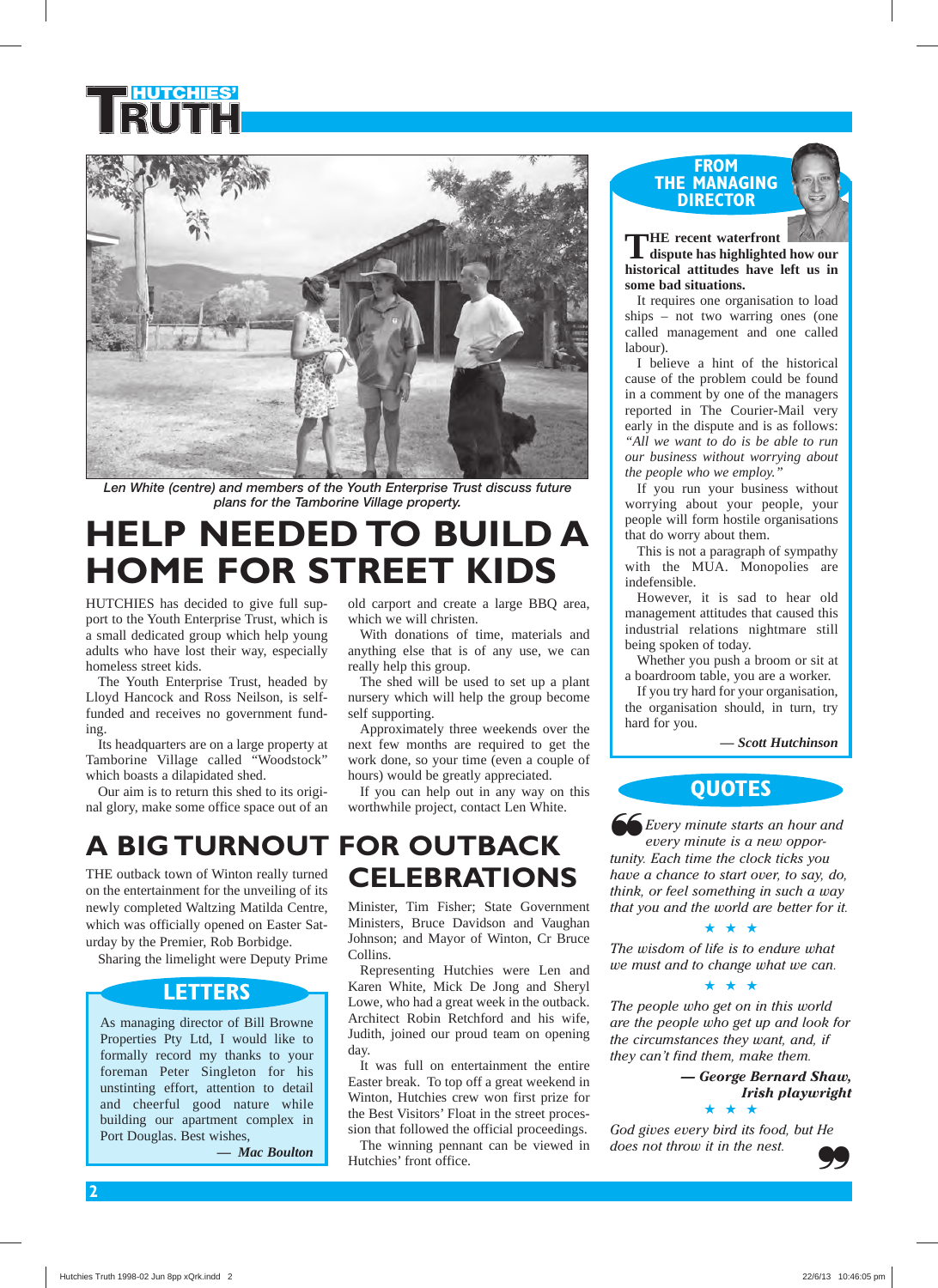## **TRAVELLING UNDIES TURN UP IN SWINGING LONDON**





FOLLOWING Geoff Colless's letter (published in our last Hutchies Truth) photos have been received from London. Jack Hutchinson's niece, Jacky Archer, is shown in London's famous Portobello Road.

Also featured is Jacky's business part-

ner, Paul Shields. It must be because of the chilly English weather that Jacky chose to wear her undies Superman style! For daring to appear in fashionable Portobello Road in their undies, Jacky and Paul are this edition's winners of the Trav-

elling Undies Award.

Remember, if you can supply us with a photograph of Hutchies Undies in some exotic, romantic and easily identified location in the world, you too could be a winner.

**HUTCHIES'**

Send us your photographs for publication.







*Pictured at the QMBA Awards are (L-R) Ray Balladone, Mike Tickner, Barry Butterworth, Len White and Jason Williams.*

## **EIGHT BUILDING AWARD WINS**

AT recent Building Awards nights Hutchies picked up five trophies for work well done.

At the Australian Institute of Building Awards, a Commendation went to Len White, Paul Hart and Mick De Jong for the Waltzing Matilda Centre at Winton in the category Commercial, Industrial and Institutional Projects (\$2m-\$5 million).

Judges made reference to the difficult nature of the Waltzing Matilda Centre in relation to quality construction in remote areas.

The Award for Refurbishment of Fitout Projects (Over \$5 million) went to Robert Weymouth and Mike Tickner for Tattersall's Club Project.

Judges noted the difficult site conditions associated with Tattersall's Club, particularly the restricted access and the underpinning of existing heritage buildings.

The Architect for the Waltzing Matilda Centre was Robin Retchford.

Finn Rasmussen, of Robin Gibson & Partners was responsible for Tattersall's.

#### ★★★

ALSO, at the Queensland Master Builders Association Annual Dinner, Hutchies were awarded three State Construction Awards for 1997.

**The awards were presented in the following categories:** Health facilities \$1m-\$5m (St Vincents Retirement Village, Noosa) Sporting facilities \$1m-\$5m (Noosa Bowls Club) Community services over \$5m (Australian Federal Police Northern Headquarters).

Congratulations to everyone involved in these projects.



*Mike Tickner, June Hutchinson and Len White with Australian Institute of Building Awards.*

Hutchies Truth 1998-02 Jun 8pp xQrk.indd 3 22/6/13 10:46:05 pm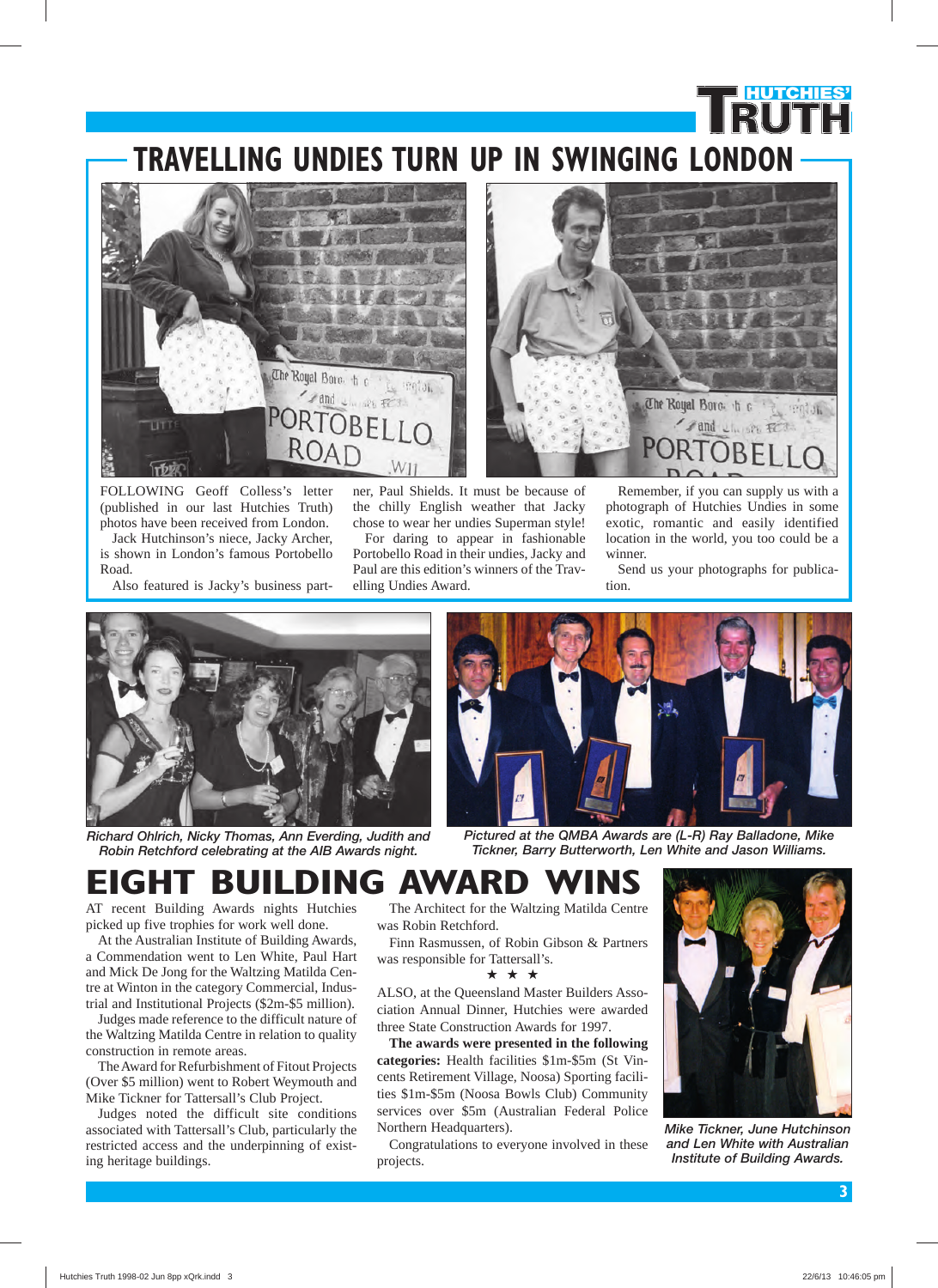



*The team starts arriving.*



*Checking the supplies*



*Waiting for high tide*

*Fishermen line up for the official start.*

# **Good news and bad news on Moreton Island fishing trip**

**WHEN Hutchies' IIth Moreton Island**<br>**Fishing Expedition was announced for May, there was some good news … and some bad news.** 

**The good news was that a four day break had been organised.** 

**The bad news was that participants would be required to wear bow-ties.** 

**Veterans from previous trips doubted this cultural upswing would suit the Moreton Island atmosphere and newcomers wondered what sort of a building company they had joined.** 

**But there was relief all round when it was revealed the bow-ties would be necessary for one night only, as a competition with excellent drinkable prizes to be won.** 

**The advance party of Hutchies' retirees Rex Bird, Charlie Wilson and Ray De Jong set up the camp on Thursday ready for the arrival of the main force on Friday.** 

**This year a lot more fish than usual were caught, due mainly to the enthusiasm of Trevor Atchison and Jeff and Paul Clements, rather than any change in weather conditions.** 

**But the social highlight was bow-tie night! Winners of bottles of Scotch for best bow-tie was Rex Bird and best dressed was Grisley Duncan.** 

**Rex really caught the judges' eye by incorporating a dead fish in his bow-tie with accompanying pegs on his nose.** 

**Grisley impressed the judges with his best dressed outfit, by wearing a shirt, a presentation which had never been seen before.** 

**For those interested in fashion the shirt was long-sleeved, pale blue and quite clean.** 

**Special thanks to the cooks, Stan and Roy, and to the organisers Ron Niven, Len White and Barry Butterworth.** 



*Bow tie night.*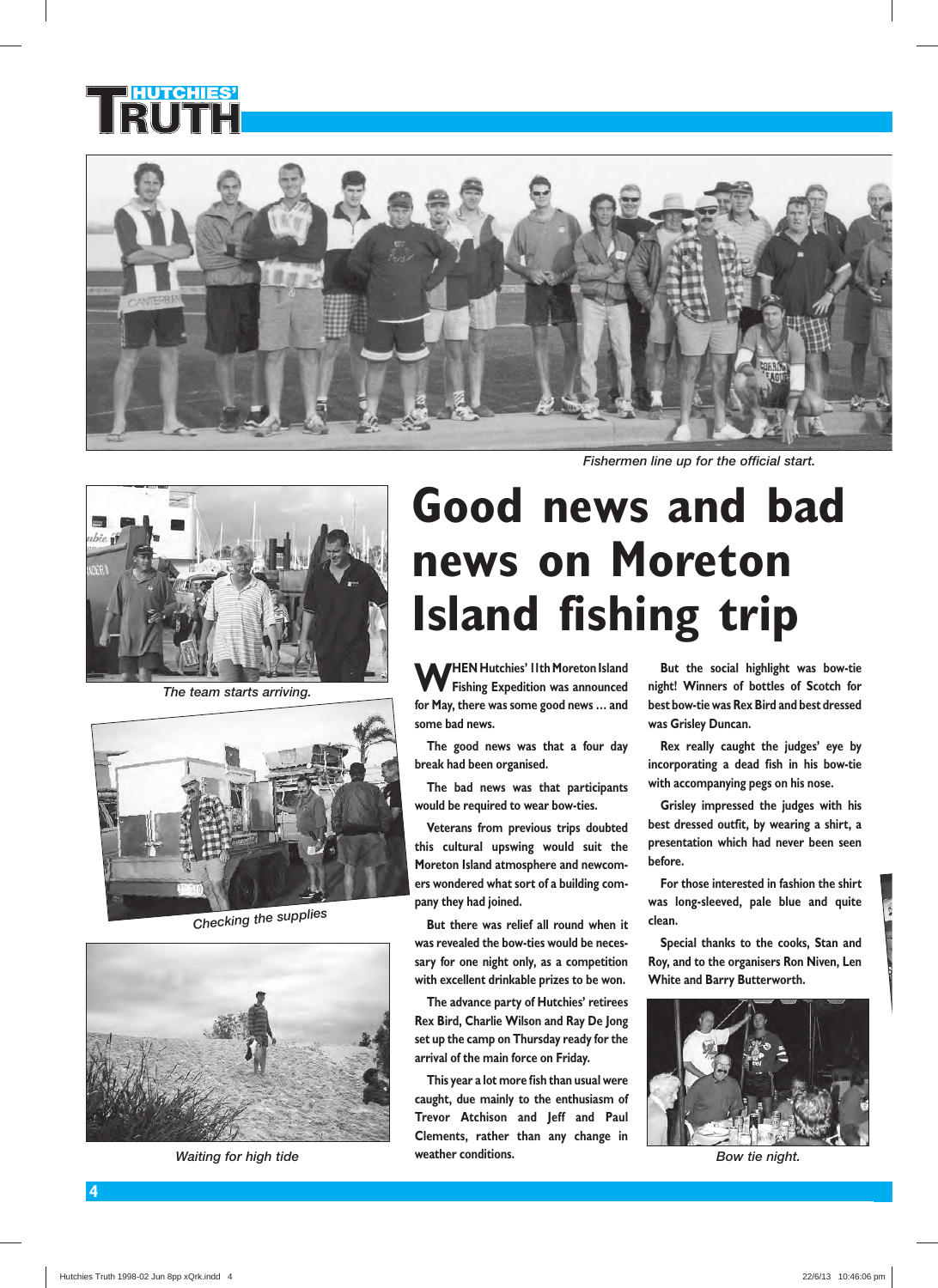





*Bath time.*





*Jack Hutchinson and Len White present the Bow Tie contest winners with their prizes. Rex's creation featured dead fish and nose pegs. Grisley wore a shirt!*



*News from the mainland.*





*Breakfast time?*



*Party's over.*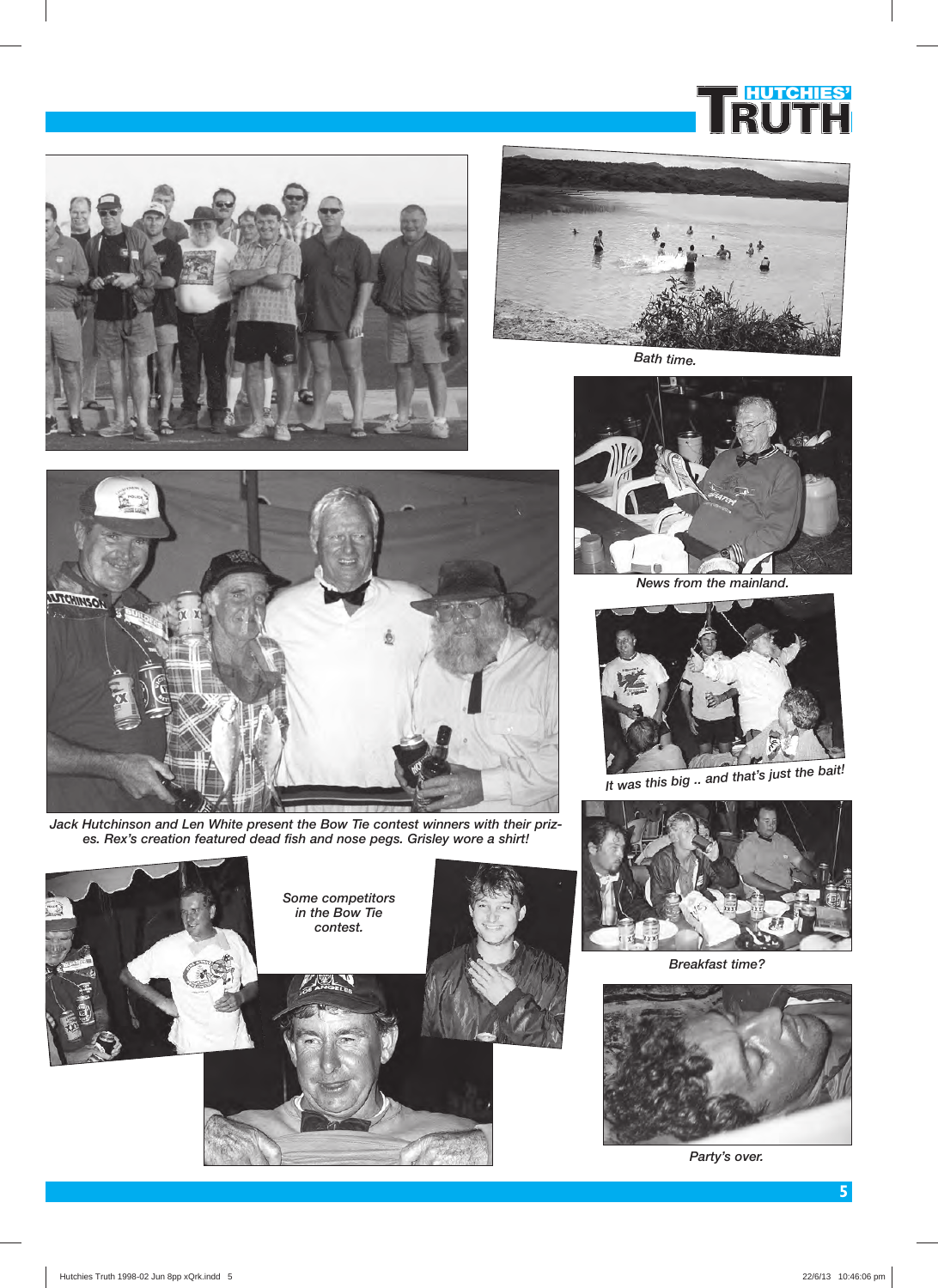#### **Village Square, Hope Island**

This art and craft market comprising 31 buildings was designed by architects, Burling Brown and Partners. Team includes project manager Gary Landers of Bovis, structural engineers Weathered & Howe, foreman Darrell Gersekowski, Hutchies' project manager Ray Balladone and administrator Jason Williams.

#### **Surgi-Centre, Toowoomba**

Valued at \$1.7m and designed by architects, Thomson Adsett, this new day hospital is being built for Australian Surgi-Centres. Team includes structural engineer Chris Myers of Kehoe Myers, hydraulic engineers Cushway Blackford & Associates, foreman Michael Buckley, project manager Grant White and administrator Randal Younger.

#### **Telstra OAS Centre, Toowoomba**

Architect, Richard Patenaude of Powell Dods and Thorpe, has designed the \$930,000 refurbishment and fit-out of the Telstra Centre. Team includes structural engineer Thomas Jepsen of Sinclair Knight Merz, quantity surveyor Andrew Davis of Rider Hunt, electrical and mechanical engineers Jeff Scott and Gary Weadon of D. Middleton & Associates, foreman Ken Tyres and Randal Younger as project manager and administrator.

#### **K Mart, Townsville**

Another refurbishment and extensions project from architects, Powell Dods and Thorpe, is valued at \$460,000. Team includes structural engineers Saunders & Associates, project manager Robert Weymouth and foreman Mick De Jong.

#### **N.O.R.Q.E.B., Townsville**

Renovations and extensions to the existing NORQEB building were designed by engi-



**A large gathering of students, past and present, parents and friends turned out at Ipswich Girls Grammar School recently for the official opening of the Old Girls Commemorative Performing Arts Centre. The opening was conducted by the Deputy Director of the Queensland Conservatorium of Music, Associate Professor Janet Delpratt.**

**JOBS UPDATE** *with* **Barry Butterworth**



**A toilet block emerges from the landscape at Carnarvon Gorge for Project Services. Foreman Michael De Jong.**

neer, Mark Wilkinson, of Sinclair Knight Merz. Team includes foreman Paul De Jong and project manager Robert Weymouth.

#### **Latter Day Saints, Bellbird Park**

Robin Gibson & Partners Michael Ray designed these alterations and refurbishment valued at \$660,000. Team includes structural engineer Drew Gordon and hydraulic engineer Geoff Curtis for McWilliams, mechanical and electrical engineers Norman Disney & Young, foreman Peter Haidley, project manager Neil Bladen and administrators Richard Graham and Romi Drake.

#### **Coles Supermarket, Wynnum**

Alterations to the existing store designed by Powell Dods and Thorpe are estimated at \$968,000. Team includes foreman Paul

Clements, project manager Len White and administrator Dan Gallagher.

#### **Cominya Meatworks**

Construction of new floor slabs and installation of new trade waste and plumbing services are being undertaken for the client, A.F.C. Abattoirs. The works, valued at \$83,000, are being handled by architects, ProAnd & Associates. Team includes foreman Bob Wilkinson, project manager Len White and administrator Dan Gallagher.

#### **University of Qld, Ipswich**

Renovations and refurbishment of the U of Q's Ipswich Campus Challenor Centre are valued at \$11.5m. Architects are DEM Architect, Ruth Woods. Team includes structural engineers Keith Downs and Drew Gordon of McWilliams, quantity surveyor Steve Wicks of Rawlinsons, mechanical and electrical engineers Multitech Solutions, hydraulic engineers Gutteridge Haskins & Davies, foremen Peter McIntyre, Neil McLeod, Mal Ashford, project manager Neil Bladen and administrators Richard Graham and Romi Drake.

#### **Hopetoun Aged Persons Complex**

This \$2.8m project, designed by architects Fulton Gilmour Trotter Moss, and being carried out for the Department of Social Mission, encompasses construction of two new buildings, link ramps, alterations to existing buildings and a new car park. Team includes structural engineers Alexander, Browne, Cambridge & Partners, foreman Barry Sheahan and Mario Medrano as project manager and administrator.

#### **The Manors, Taringa**

The construction of these 12 units, valued at \$1.5m, is being undertaken by Barry Smith Project Management for Leyshon Developments through architects, Cottee Parker. Team includes structural engineers Robert Bird & Partners, foreman Phillip Duncan, project manager Mike Tickner and administrator Mario Medrano.

#### **Hellmans Warehouse, Banyo**

Construction of a 2,500 square metre warehouse and office complex for Hellman International Forwarders Pty Ltd is being handled by Robertson Management with architects, Cottee Parker, and structural engineer Whybird Farr. Hutchies' team includes foreman Louis Levinson, project manager Mike Tickner and administrator Mario Medrano.



**Lord Mayor Jim Soorley opens the new Brisbane City Council library on the old Coca-Cola building site in Fortitude Valley.**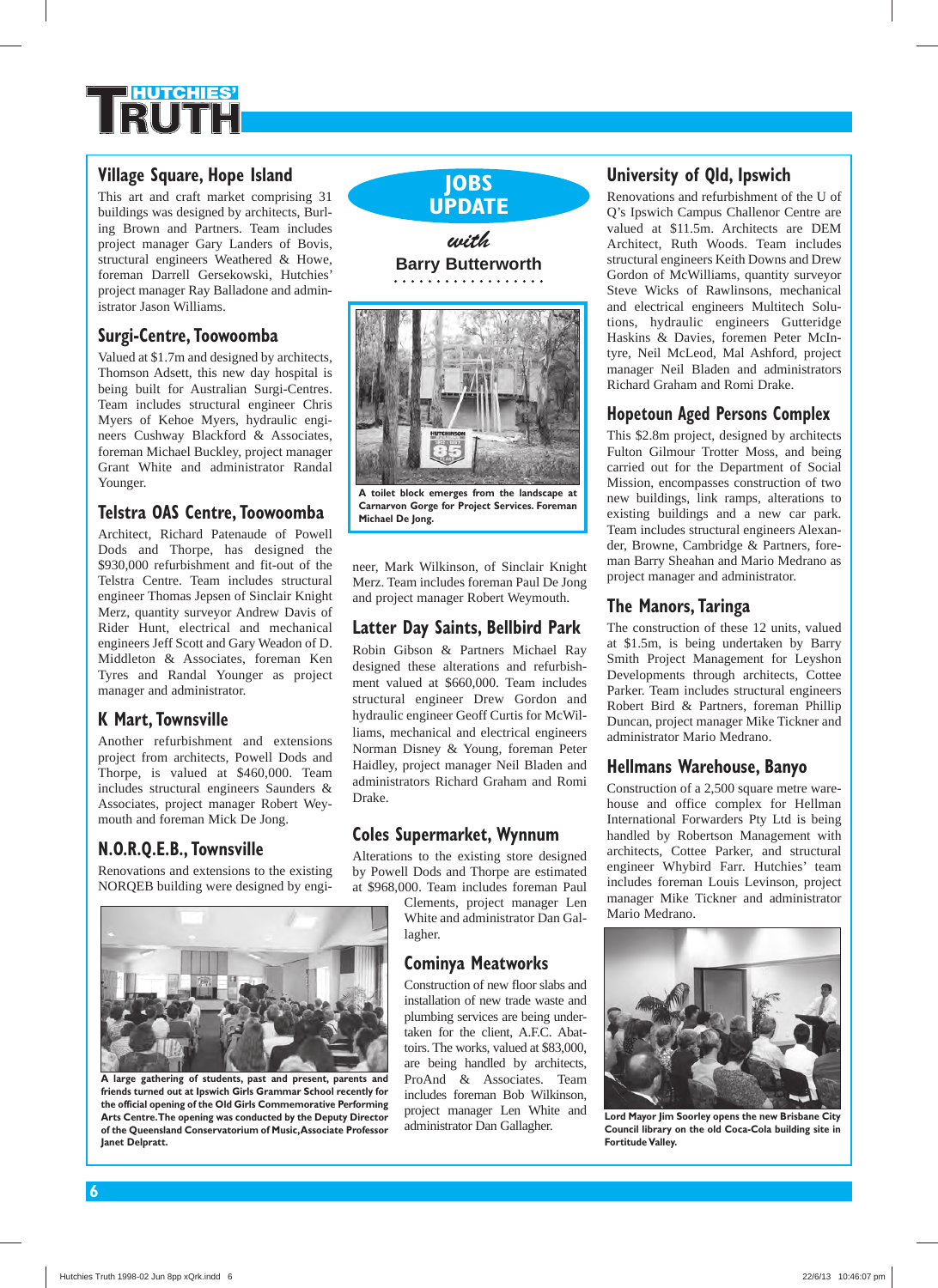



### **REACH FOR THE SKY**

HUTCHIES are moving with the times. For the first time, Hutchies recently used a helicopter in a project. It was on the Blocksidge & Ferguson project in Brisbane City where an old lift motor was hoisted from the building to street level in a fast economical shift.

*LEFT: Ready ... Set .. GO!!! RIGHT: Aerial operation went off without a hitch.* 

**Kinco Inc is having another record year with the Arkansas and American market** 

**Jack made a comment that he was impressed to come to the office at 5.30pm and see the car park and office full.** 

#### **KINCO REPORTS A RECORD YEAR members and a BBQ was held afterwards.**

**JACK Kinnaman, with his wife Phyllis and daughter Ann, arrived recently for a two week visit.** 

**As usual the two Jacks were kept busy with plenty of fishing and country and western music.** 

**Jack Kinnaman addressed company** 



#### **QUT GRADUATES**

**buoyant.** 

THE recent Graduation Ceremony for 1997 QUT Graduates included two of Hutchie's family – Dan Gallagher, who received his Degree in Construction Management, and Renee Dunn (Barry Butterworth's daughter) of Powell Dods and Thorpe Architects who received her Degree in Architecture.

**HUTCHIES name went up in lights at the official opening of Queensland's Entertainment Service's new showroom at Newmarket, where the latest technology available** 



**for the club circuit is on display. Congratulations to Q.E.S./Management and Project Leaders for their splendid effort to bring this project to a succcessful completion.** 

### **SCRATCH MY BACK ~ WINNING NUMBERS ~**

|                   | <b>BOXER SHORTS</b>                             |                                                                                                |
|-------------------|-------------------------------------------------|------------------------------------------------------------------------------------------------|
| 587<br>619<br>633 | 38<br>72<br> 4                                  | 454<br>699<br>888                                                                              |
| 715<br>756<br>868 | 277<br>341                                      | 910<br>1000                                                                                    |
| 1043<br>1111      | 90                                              | <b>T-SHIRTS</b><br>500<br>629                                                                  |
|                   | 248<br>349<br>432                               | 766<br>892<br>90 I                                                                             |
|                   | <b>HAMMERS</b><br>975<br>1178<br>M, L, XL, XXL. | 184<br><b>NOTE:</b> If you win Boxer<br>Shorts or T-shirts, please<br>state required size from |

## **THE OLD BOY HELPS OUT**

CHURCH of England Grammar School (Churchie) old boy, Jack Hutchinson, put his money on a winner when Hutchies decided to sponsor the Churchie First Eight – just in time for their historic win at the 1998 Head of the River.

"The sponsorship was designed to take this talented young crew, the majority of whom will be returning next year, through to the Head of the River next year," Jack explained.

"The win this year was always hoped for, but not expected. It will be great to see the boys develop even further (seven of the eight will be back) maybe another great result next year?"

Jack has had a passion for rowing since his days at Churchie in the 50s. At one time he was vicecaptain of rowing. He went on to be a leading oarsman and progressed to coaching with success at both national and international levels.



Sponsor, Jack Hutchinson, with the Churchie First Eight and Director of *Rowing and coach, Peter Shakespear, and Headmaster David Scott.*